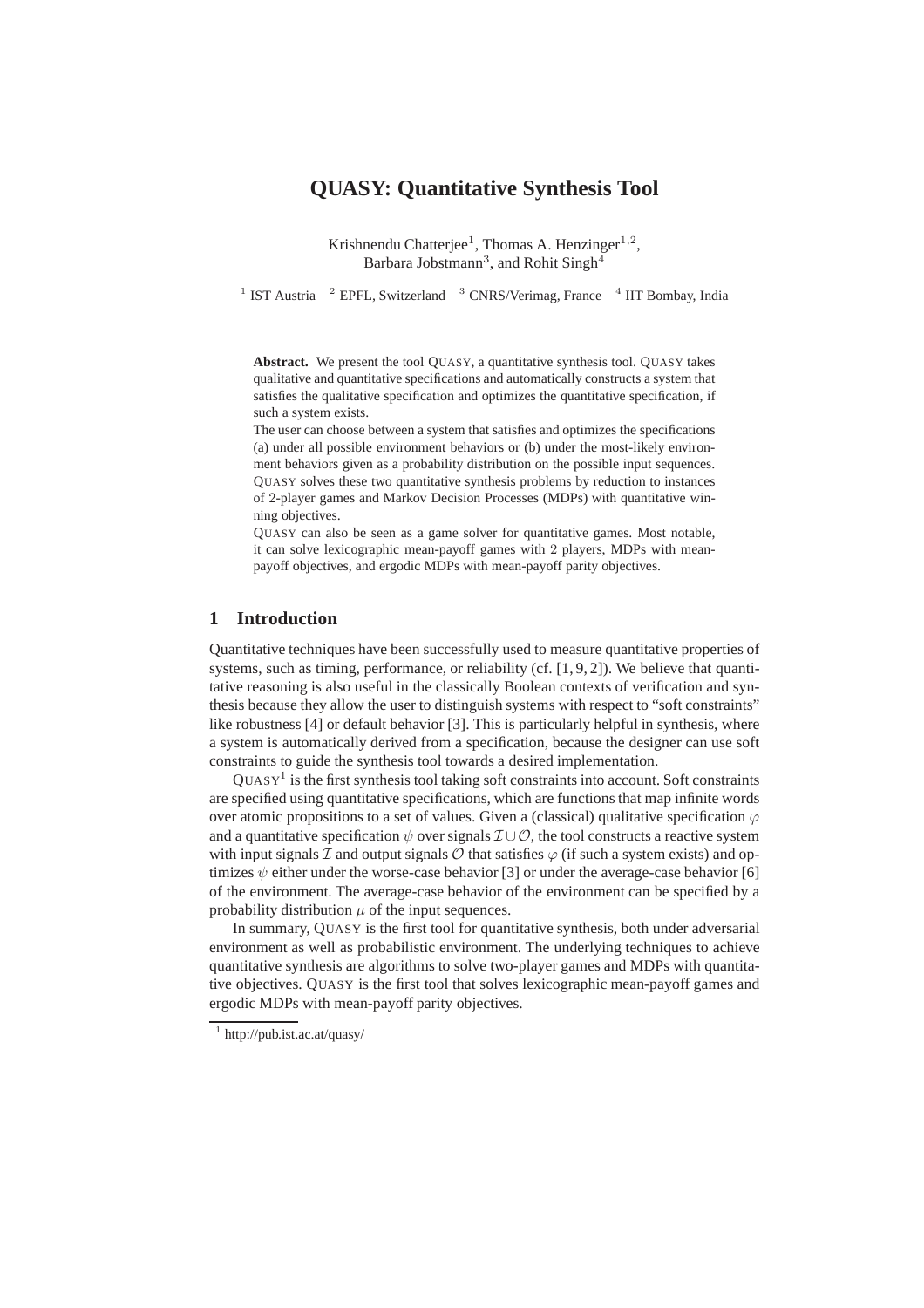

**Fig. 1.** Overview of input/output structure

**Fig. 3.** Results for MDPs

## **2 Synthesis from Combined Specifications**

QUASY handles several combinations of qualitative and quantitative specifications. We give a brief description of the input format the tool expects. Then, we summarize the implemented combinations (see Figure 1 for an overview) and give some results.

**Specifications.** QUASY accepts qualitative specifications given as deterministic safety or parity automaton in GOAL<sup>2</sup> format. LTL properties can be translated into the required format using GOAL. Quantitative properties are specified by (lexicographic) mean-payoff automata. A mean-payoff automaton  $\vec{A}$  is a deterministic automaton with weights on edges that maps a word v to the average over the weights encountered along the run of A on v. Lexicographic mean-payoff automata [3] are a generalization of mean-payoff automata. They map edges to tuples of weights. Figure 2 shows a mean-payoff automaton in the accepted format. Labels of the form  $wk$  state that the edge has weight k. QUASY can combine a set of mean-payoff automata to (i) a lexicographic mean-payoff automaton or (ii) a mean-payoff automaton representing the sum of the weights.

**Optimality.** The user can choose between two modes: (1) the construction of a worst-case optimal system, or (2) the construction of an average-case optimal system. In the later case, the user needs to provide a text file that assigns to each state of the specification a probability distribution over the possible input values. For states that do not appear in the file, a uniform distribution over the input values is assumed.

**Combinations and Results.** The tool can construct worst-case optimal systems for meanpayoff and lexicographic mean-payoff specifications combined with safety specifications. For the average-case, QUASY accepts mean-payoff specifications combined with safety and parity specifications. Figure 3 shows (in Column 5) the time needed to construct a resource controller for  $k$  clients that (i) guarantees mutually exclusive access to the resource and (ii) optimizes the reaction time in a probabilistic environment, in which clients with lower id are more likely to send requests than clients with higher id. The quantitative specifications were built from  $k$  copies of the automaton shown in Figure 2. Column 2-4 in Figure 3 show the size of the specifications, the size of the corresponding game graphs, and the size of the final Mealy machines, respectively. These specifications were also used for preliminary experiments reported in [6]. QUASY significantly improves these runtimes, e.g., from 5 minutes to 16 seconds for game graphs with 800 states (6 clients). In the appendix we provide more examples and results for lexicographic mean-payoff and mean-payoff parity specifications.

<sup>2</sup> http://goal.im.ntu.edu.tw/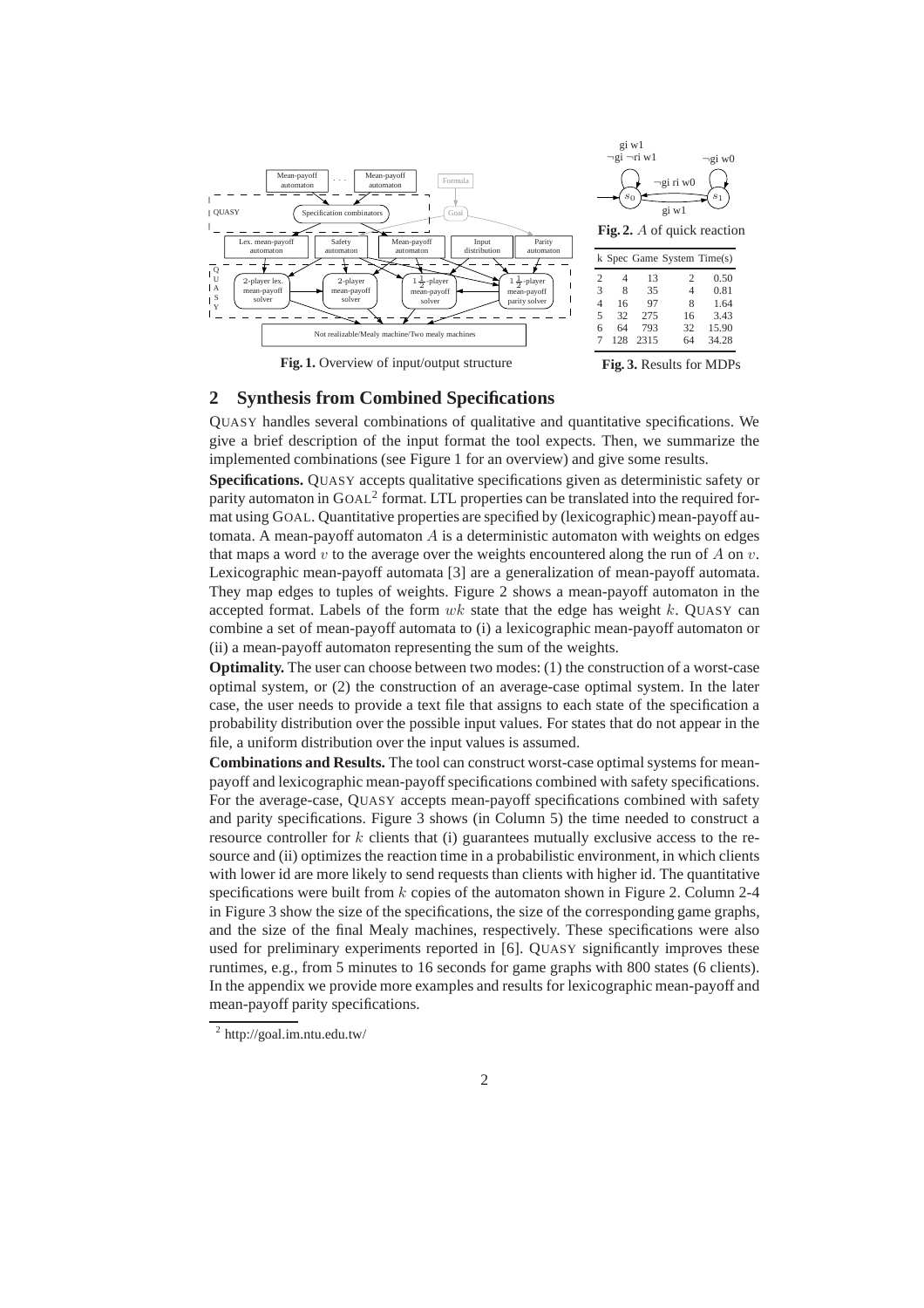## **3 Implementation Details**

OUASY is implemented in the programming language  $SCALA<sup>3</sup>$  with an alternative meanpayoff MDP solver in C++. It transforms the input specifications into a game graph. States are represented explicitly. Labels are stored as two pairs of sets pos and neg corresponding to the positive and negative literals, respectively, for both input and output alphabets to facilitate efficient merging and splitting of edges during the game transformations. The games are solved using one of the game solvers described below. If a game is winning for the system, QUASY constructs a winning strategy, transforms it into reactive system, and outputs it in GOAL format.

**Two-Player Mean-Payoff Games.** For two-player games with mean-payoff objectives, we have implemented the value iteration algorithm of [12]. The algorithm runs in steps. In every step  $k$ , the algorithm computes for each state s the minimal sum of weights player system can force to obtain within the next k steps starting from state s. The k*-step value*  $v_k$ , obtained by dividing this sum by k, converges to the actual value of the game. After  $n^3 \cdot W$  steps, where n is the size of the state space and W is the maximal weight, the  $k$ -step value uniquely identifies the value of the game  $[12]$ . Since the theoretical bound can be large and the value often converges before the theoretical bound is reached, we implemented the following *early stopping criteria*. The actual value of a state is a rational  $\frac{e}{d}$ with  $d \in \{1, \ldots, n\}$  and  $e \in \{1, \ldots, d \cdot W\}$ , and it is always in a  $\frac{n \cdot W}{k}$ -neighbourhood of the approximated value  $v_k$  [12]. Therefore, we can fix the value of a state, if, for all d, there is only one integer in the interval  $[d \cdot (v_k - \frac{n \cdot W}{k}), d \cdot (v_k + \frac{n \cdot W}{k})]$  and the integers obtained by varying  $d$  correspond to the same rational number. Fixing the value of these states, leads to a faster convergence. We implemented this criterion alternatively also by storing all possible values in an array and performing a binary search for a unique value. This method requires more memory but increases the speed of checking convergence.

**Two-Player Lexicographic Mean-Payoff Games.** For two-player lexicographic meanpayoff games, we have implemented three variants of value iterations. First, a straight forward adaption of the reduction described in [3]: given a lexicographic weight function  $\vec{w}$  with two components  $\vec{w}|_1$  and  $\vec{w}|_2$ , we construct a single weight function w defined by  $w = c \cdot \overrightarrow{w}|_1 + \overrightarrow{w}|_2$ , where the constant  $c = n^2 \cdot W + 1$  depends on the maximal weight W in  $\vec{w}|_2$  and the number n of states of the automaton. The other two variants keep the components separately and iterate over tuples. In the second version, we add the tuples component-wise and compare two tuples by evaluating them as a sum of successive division by powers of the base  $c$ . This avoids handling large integers but requires high precision. In the third version, we use the following addition modulo  $c$  on tuples to obtain a correct value iteration:

$$
\begin{pmatrix} a_1 \\ a_2 \end{pmatrix} + \begin{pmatrix} b_1 \\ b_2 \end{pmatrix} = \begin{pmatrix} a_1 + b_1 + ((a_2 + b_2) \text{ div } c) \\ (a_2 + b_2) \text{ mod } c \end{pmatrix}.
$$

We use lexicographic comparison because in many cases we do not need to compare all components to decide the ordering between two tuples. Furthermore, it allows us to handle large state spaces and large weights, which would lead to an overflow otherwise.

<sup>3</sup> http://www.scala-lang.org/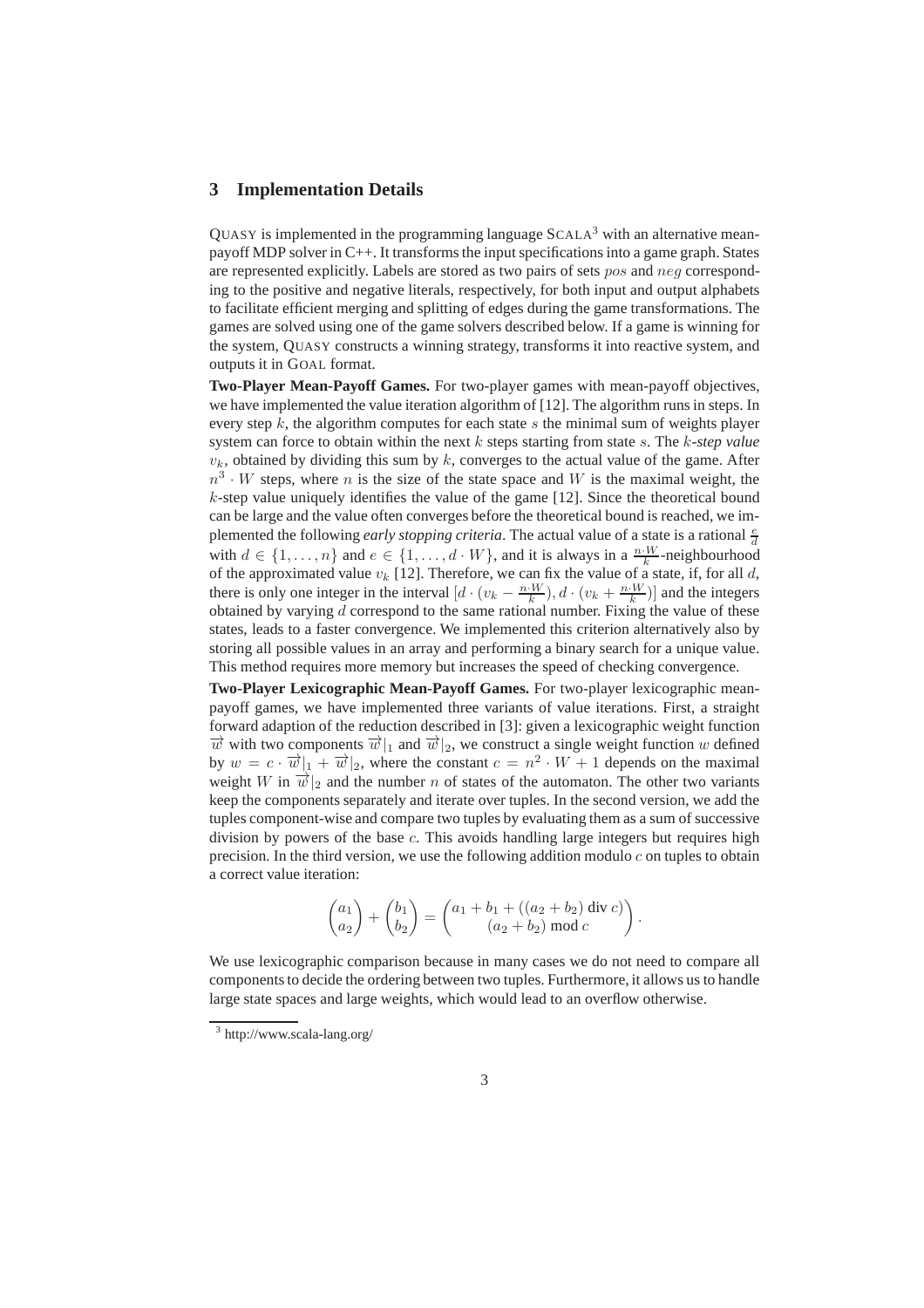**MDPs with Mean-Payoff and Mean-Payoff-Parity Objective.** For ergodic MDPs with mean-payoff-parity objective, we implemented the algorithm described in [6]. QUASY produces two mealy machines  $A$  and  $B$  as output: (i)  $A$  is optimal wrt the mean-payoff objective and (ii)  $B$  almost-surely satisfies the parity objective. The actual system corresponds to a combination of the two mealy machines based on inputs from the environment switching over from one mealy machine to another based on a counter as explained in [6]. For MDPs with mean-payoff, QUASY implements the strategy improvement algorithm (cf. [7], Section 2.4) using two different methods to compute an improvement step of the algorithm: (i) Gaussian elimination that requires the complete probability matrix to be stored in memory (works well for dense and small game graphs) and (ii) GMRES iterative sparse matrix equation solver (works very well for sparse and large game graphs with optimizations as explained in [**?**]). The strategy for parity objective is computed using a reverse breadth first search from the set of least even-parity states ensuring that in every state we choose an action which shortens the distance to a least even-parity state.

## **4 Future Work**

We will explore different directions to improve the performance of QUASY. In particular, a recent paper by Brim and Chaloupka [5] proposes a set of heuristics to solve meanpayoff games efficiently. It will be interesting to see if these heuristics can be extended to lexicographic mean-payoff games. Furthermore, Wimmer et al. [11] recently developed an efficient technique for solving MDP with mean-payoff objectives based on combining symbolic and explicit computation. We will investigate if symbolic and explicit computations can be combined for to MDPs with mean-payoff parity objectives as well.

### **References**

- 1. C. Baier, B. R. Haverkort, H. Hermanns, and J.-P. Katoen. Performance evaluation and model checking join forces. *Commun. ACM*, 53(9), 2010.
- 2. G. Behrmann, J. Bengtsson, A. David, K. G. Larsen, P. Pettersson, and W. Yi. UPPAAL implementation secrets. In *Symposium on Formal Techniques in Real-Time and Fault Tolerant Systems*, 2002. http://www.uppaal.com/.
- 3. R. Bloem, K. Chatterjee, T. A. Henzinger, and B. Jobstmann. Better quality in synthesis through quantitative objectives. In *CAV*, pages 140–156, 2009.
- 4. R. Bloem, K. Greimel, T. A. Henzinger, and B. Jobstmann. Synthesizing robust systems. In *FMCAD*, 2009.
- 5. L. Brim and J. Chaloupka. Using strategy improvement to stay alive. *CoRR*, abs/1006.1405, 2010.
- 6. K. Chatterjee, T. A. Henzinger, B. Jobstmann, and R. Singh. Measuring and synthesizing systems in probabilistic environments. In *CAV*, 2010.
- 7. Eugene A. Feinberg and Adam Shwartz. *Handbook of Markov Decision Processes: Methods and Applications*. Springer, 2001.
- 8. J. Filar and K. Vrieze. *Competitive Markov Decision Processes*. Springer, 1996.
- 9. A. Hinton, M. Kwiatkowska, G. Norman, and D. Parker. PRISM: A tool for automatic verification of probabilistic systems. In *TACAS*, 2006.
- 10. M. L. Puterman. *Markov Decision Processes*. John Wiley and Sons, 1994.
- 11. R. Wimmer, B. Braitling, B. Becker, E. M. Hahn, P. Crouzen, H. Hermanns, A. Dhama, and O. Theel. Symblicit calculation of long-run averages for concurrent probabilistic systems. In *QEST*, 2010. Accepted for publication.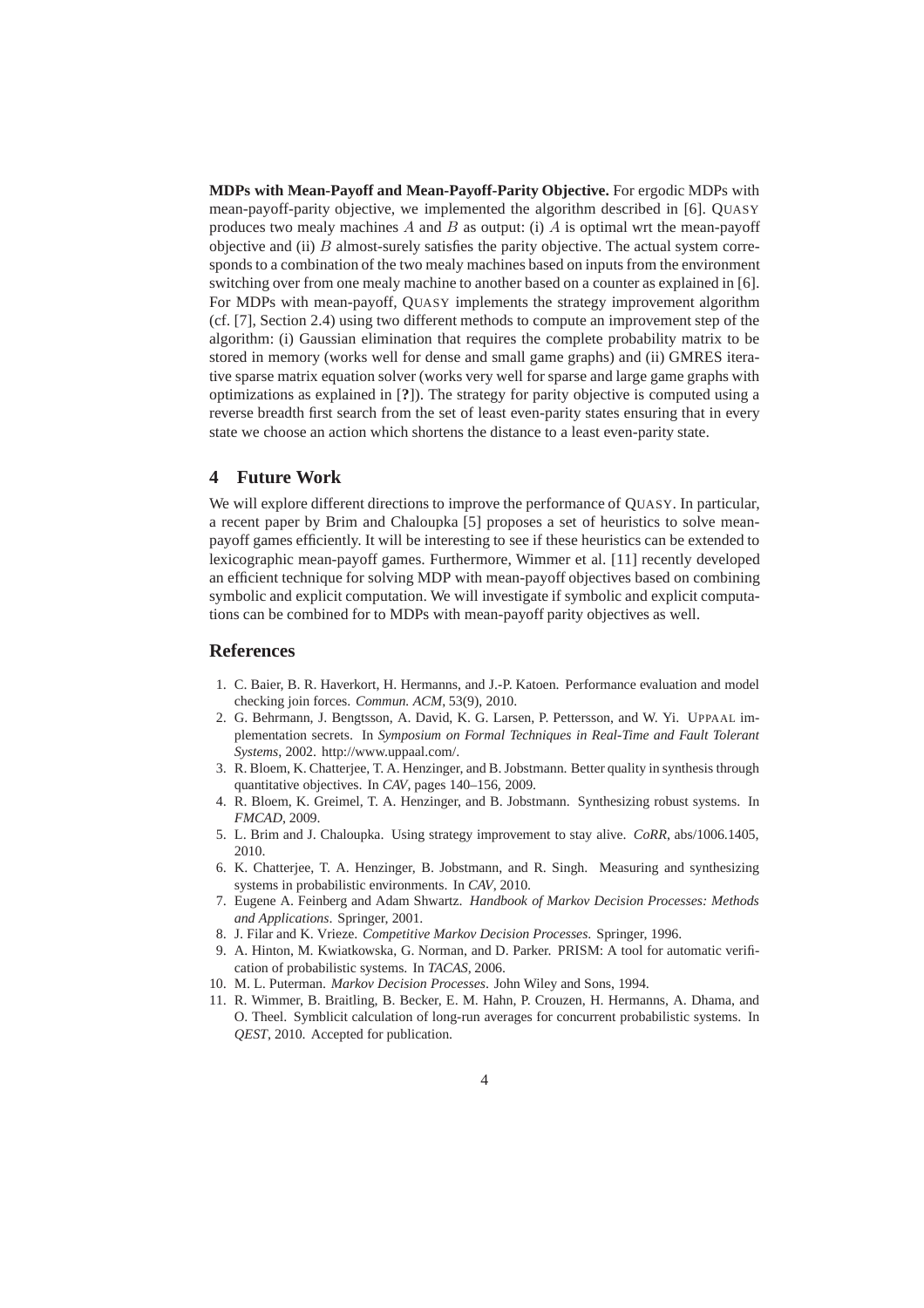12. U. Zwick and M. Paterson. The complexity of mean payoff games on graphs. *Theor. Comput. Sci.*, 158(1-2):343–359, 1996.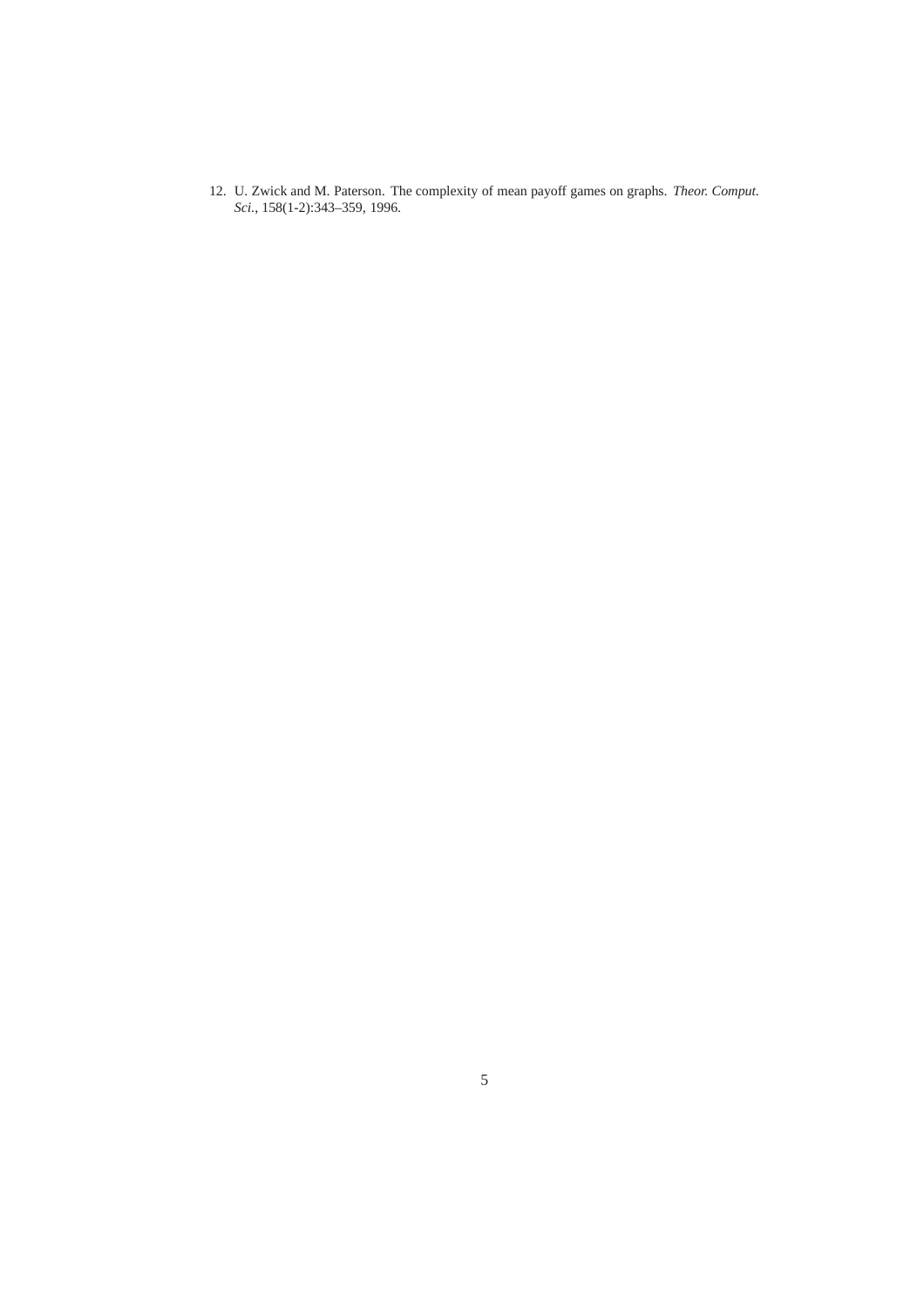## Appendix : Details of the Tool

#### 1 Dependencies and Architecture

Language, tools and installation. QUASY is written in Scala and uses a C++ based meanpayoff MDP Solver. All input and output automata can be visualized using the GOAL<sup>1</sup> graphical user interface. For compilation and installation: (a) installations of Scala, Java and C++ compilers are required; (b) A Scala runtime environment is required (c) installation of GOAL is required to visualize and manipulate inputs and outputs.

Source Code. The source code is structured in four main groups:

- 1. Auxilary Datastructures for game graphs and MDPs. *Class* disjunct provides an efficient way of representing and performing operations (checking implications and merging) on propositional disjunctions of both input and output variables (requests and grants) using pos and neg sets of indices corresponding to the positive and negative literals in the disjunction. E.g.,  $r0-r2$  is represented as disjunct(pos:{0},neg:{2}). *Classes* Edge, Action and State implement generic edges, actions, and states used in the representations of game graph, automata, Mealy machines, and MDPs.
- 2. *Classes* Game and MDP are used as a generic representation for automaton, games, and MDPs. They provide:
	- methods for building a game or an automaton in memory from the specified GOAL format file and exporting an automaton or a game to GOAL format files.
	- functions for converting an automaton to equivalent game graph with as few states as possible using merging of Player-0 states with similar transition labels. This function first creates one Player-1 state for each original state in automaton and then for each state, and each minterm for input variables  $(r0, r1, \dots)$  finds edges whose input label is implied by this minterm. This map of minterms to sets of edge IDs is reduced to a map between sets of minterms and sets of edges. A new Player-0 state is created for each map entry in the final map.
	- methods to perform various value iterations and finding an optimal positional strategy for mean-payoff games, lexicographic mean-payoff games (with three different evaluation criteria), and discounted payoff games.
	- methods for performing mean-payoff MDP policy iteration and stochastic shortest path algorithm for ergodic parity MDP producing a pair of optimal positional strategies.
- 3. Object Main handles Input/Output for the tool in various modes of operation and provides product functions (prodAPPEND, prodMULT, prodADD, prodSafety etc.) for combining input specifications as a unified weighted or safety specification.
- 4. C++ based mean-payoff MDP solver: QUASY can also use an external mean-payoff MDP solver which utilizes sparse matrix techniques for the strategy improvement step in case of large game graphs. The implementation uses SparseLib<sup>2</sup> to perform sparse matrix operations efficiently. For this operation, the Scala application exports and imports the MDP in the format required by the C++ implementation.

<sup>1</sup> http://goal.im.ntu.edu.tw/

<sup>&</sup>lt;sup>2</sup> http://www.ing.unitn.it/ bertolaz/4-software/Cpp/docs/sparselib/sparselib.html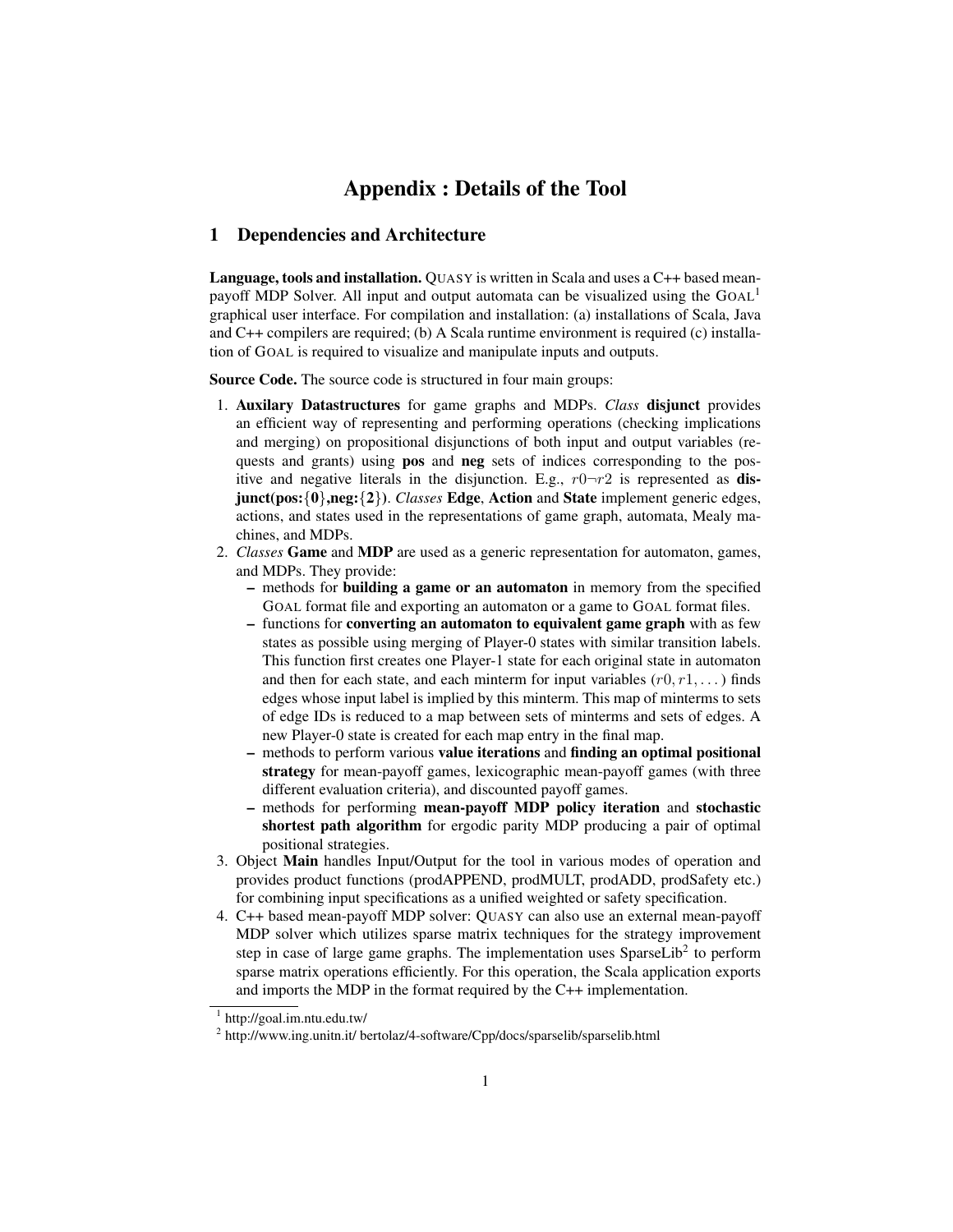## 2 User Manual

In this section we describe the usage of the tool.

Format of files. The file format used by QUASY is based on the format used by GOAL for both inputs and outputs. The format for input specifications is presented below

```
<structure label-on="transition" type="fa">
<alphabet type="propositional">
  <prop>[r{NUMERIC}|g{NUMERIC}]</prop>
  ...
</alphabet>
<stateSet>
  <state sid="NUMERIC">
  [<label>NUMERIC(Parity)</label>]
</state>
...
</stateSet>
<transitionSet>
  <transition tid="NUMERIC">
    <from>NUMERIC(State ID)</from>
    <to>NUMERIC(State ID)</to>
    <read>[([¬]r{NUMERIC})∗ ([¬]g{NUMERIC})∗ w{NUMERIC}(v{NUMERIC})∗]</read>
</transition>
...
</transitionSet>
<initialStateSet>
  <stateID>NUMERIC</stateID>
</initialStateSet>
<acc type="[buchi|parity]">
  <accSet> %For Buchi and parity acceptance conditions
    <stateID>NUMERIC(State ID)</stateID>
    ...
  </accSet>
</acc>
</structure>
```
By convention, we specify the weight on an edge using a label starting with the letter *w* followed by *v*'s separating the components in case of multidimensional weights. In parity specifications, each state is labeled with its priority. In safety specifications all weights are assumed to be 1. An input specification represented by a safety or a weighted automaton can be constructed using GOAL GUI. The top of the screenshot in Figure 1 shows two weighted automata (w0.gff and w1.gff) rewarding quick grants, and a safety specification (safe2.gff) ensuring exclusive grants. The outputs of the tool (the game graphs and the Mealy machines) are also in GOAL format and can be visualized and simplified using GOAL.

Input Specifications. QUASY accepts qualitative specifications given as deterministic safety or parity automaton in GOAL format with atomic propositions from  ${r_0, r_1, \ldots, g_0, g_1, \ldots}$ . By convention  $r_i$  are input signals and  $g_i$  are output signals. We can use the tool GOAL to obtain the input automaton. E.g., the safety automaton in Figure 1 (on the top right) is obtained from the LTL specification always( $\neg g_0 \vee \neg g_1$ ). Quantitative properties are specified by (lexicographic) mean-payoff automata. A meanpayoff automaton (MPA)  $\ddot{A}$  is a deterministic automaton with weights on edges that maps a word v to the average over the weights encountered along the run of A on v. Lexicographic mean-payoff automata (LMPA) are a generalization of mean-payoff automata that map edges to tuples of weights.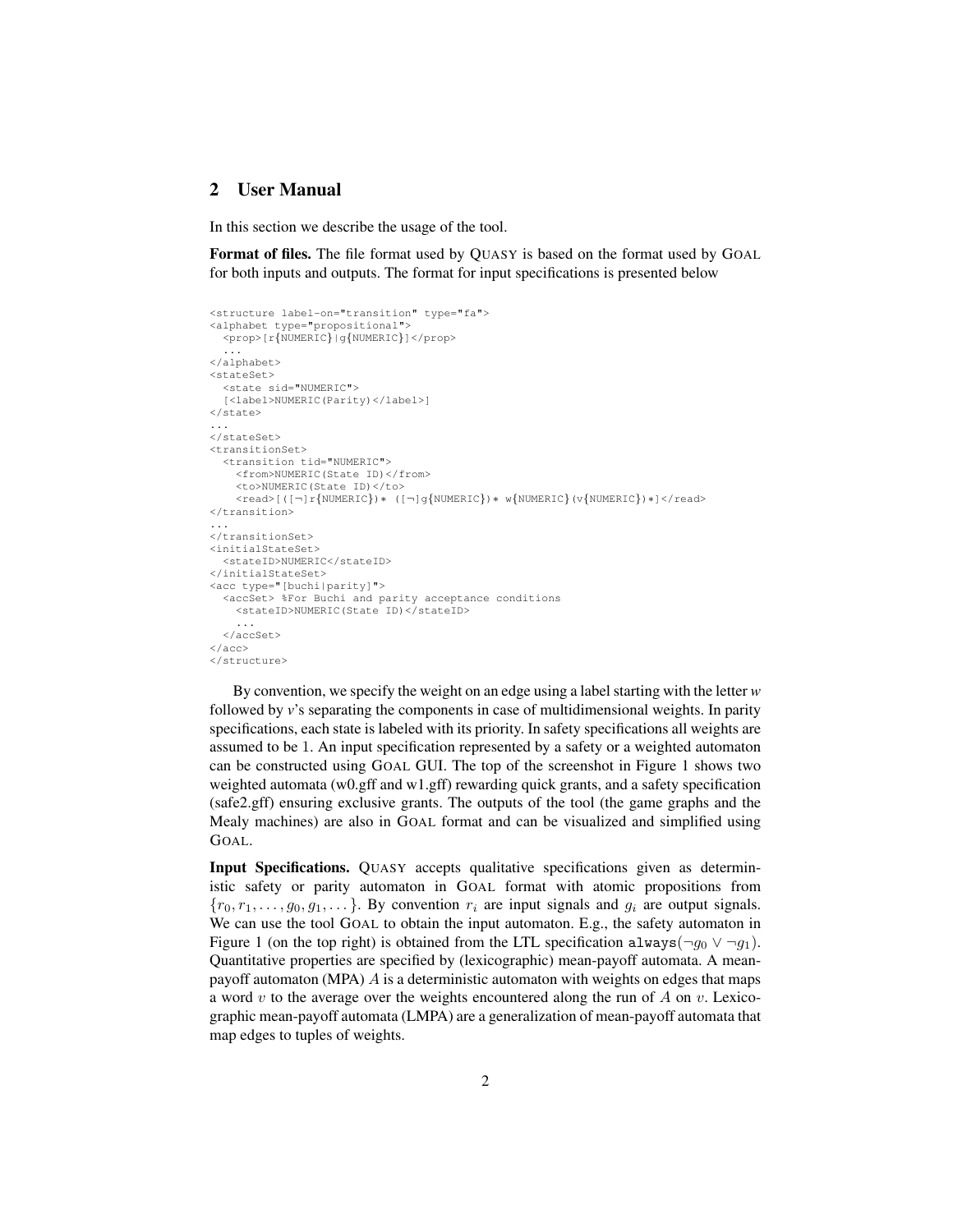

Fig. 1. Weighted(w0 and w1) and Safety(safe2) Specifications, and their combinations obtained using prodADD(w01 from w0 and w1) and prodMULT(Prod from w01 and safe2)

QUASY provides three operations to build larger specifications from smaller ones:

- 1. prodAPPEND: constructs the product of two LMPAs and appends their weights lexicographically.
- 2. prodADD: constructs the product of two MPAs and sums their weights.
- 3. prodMULT: constructs the product of an LMPA and an MPA and multiplies their weights. Since safety automata are assumed to have edges with weight 1, we use this operation to make the product of two safety automata.

Deterministic parity specifications can be constructed from LTL formulas or smaller specifications using GOAL.

Optimality. QUASY can use two definitions for optimality: (1) a system is optimal in the worst-case, or (2) a system is optimal in the average-case. In the later case, the user needs to provide a text file that assigns to each state of the specification a probability distribution over the possible input values. Each line of the file starts with the id of a state followed by  $2^{|Z|}$  entries assigning probabilities to all input minterms in lexicographic order. E.g., for  $\mathcal{I} = \{r_0, r_1\}$ , the line "1 0.4 0.3 0.2 0.1" states that in state 1, the probability of reading input value  $\bar{r}_0\bar{r}_1$  is 0.4, input  $\bar{r}_0r_1$  has a probability of 0.3,  $P(r_0\bar{r}_1) = 0.2$ , and  $P(r_0r_1) = 0.1$ . States, for which no probability distribution is given, are assumed to have a uniform distribution over the input values.

Modes of Operation. Table 1 lists and describes the different modes of operation of the tool.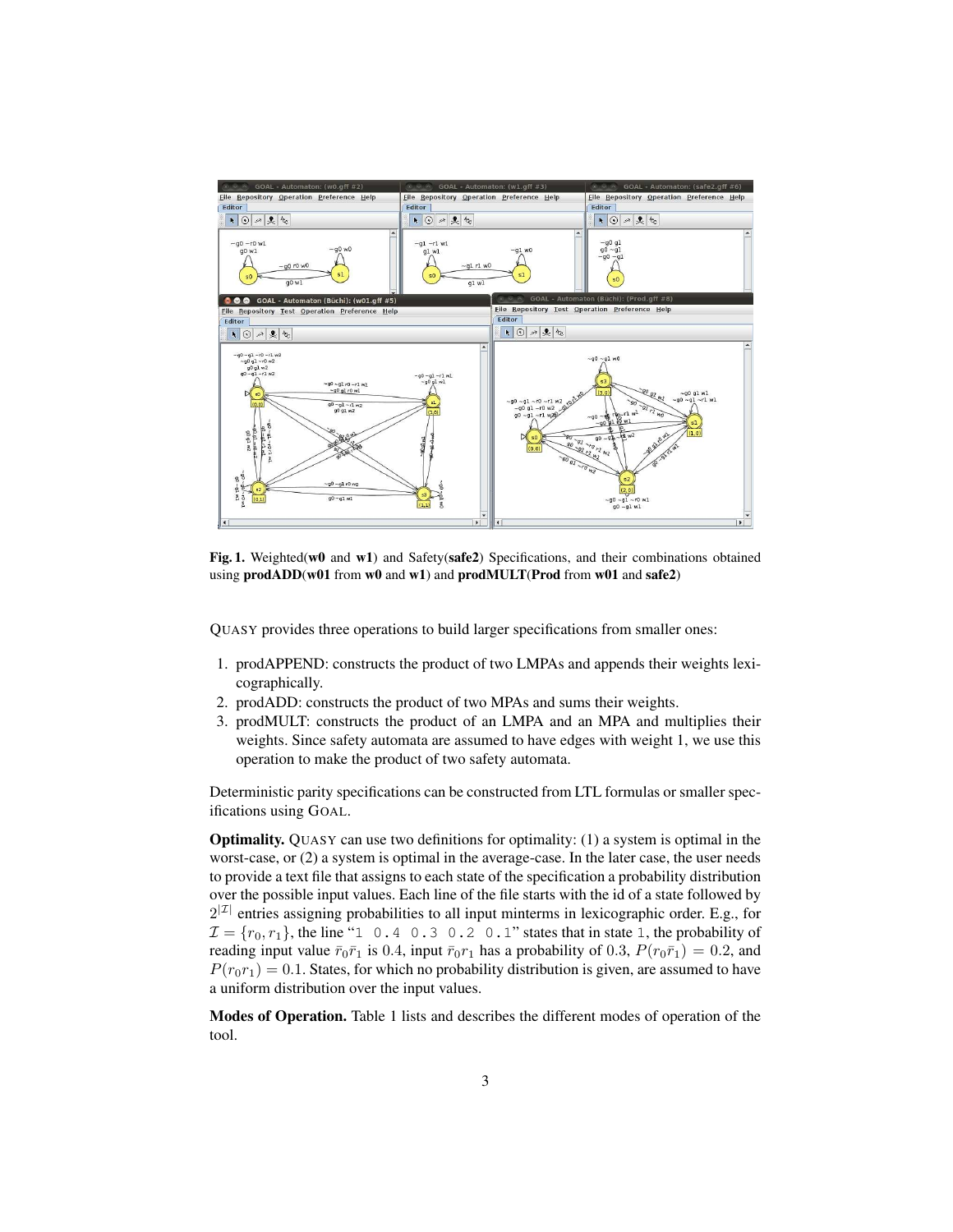#### Table 1. Different Modes of Operation

|                | SNo Mode    | <b>Input Options</b>         | Description                                                                                         |
|----------------|-------------|------------------------------|-----------------------------------------------------------------------------------------------------|
| $\mathbf{1}$   | prodADD     | file1 file2 oFile            | file1 and file2 are mean-payoff Automata(MPA). Prod-                                                |
|                |             |                              | uct constructed using addition of weights                                                           |
| $\overline{2}$ |             | prodAPPEND file1 file2 oFile | file1 and file2 are Lexicographic MPA (LMPA). Product                                               |
|                |             |                              | constructed by appending the weights                                                                |
| 3              | prodMULT    | file1 file2 oFile            | file1 is a (L)MPA and file2 is a Safety Automaton. Prod-                                            |
|                |             |                              | uct constructed by multiplication of weights                                                        |
| $\overline{4}$ | solveMPG    | file1 file2 oFold            | file1 is a MPA and file2 is a Safety Automaton. QUASY                                               |
|                |             |                              | optimizes the worst case mean-payoff performance of                                                 |
|                |             |                              | the system and outputs an optimal Mealy machine                                                     |
| 5              | solveDPG    | file1 file2 $\lambda$ oFold  | $\lambda$ is the discount factor. QUASY optimizes the worst case                                    |
|                |             |                              | discounted performance of the system and outputs an op-                                             |
|                |             |                              | timal Mealy machine                                                                                 |
| 6              | solveLMPGr  | file1 file2 oFold            | file1 is LMPA. Reduction to solveMPG case using a suit-                                             |
|                |             |                              | able base                                                                                           |
| $\tau$         | solveLMPGc  | file1 file2 oFold            | file1 is LMPA. Similar to mode SolveLMPGr. Performs                                                 |
|                |             |                              | indirect comparison of value vectors using successive di-                                           |
|                |             |                              | vision by the base                                                                                  |
| 8              | solveLMPGl  | file1 file2 oFold            | file1 is LMPA. Similar to mode SolveLMPGc. Performs                                                 |
|                |             |                              | lexicographic comparison and carry shifting                                                         |
| 9              | solveMDP    |                              | file1 file2 fdist oFold fdist is the distribution file for input minterms. QUASY                    |
|                |             |                              | optimizes the average case performance of the system                                                |
|                |             |                              | and outputs an optimal Mealy machine                                                                |
| 10             | solveMDPP   |                              | file1 fileP fdist oFold fileP is a Parity Automaton. QUASY optimizes the av-                        |
|                |             |                              | erage case performance of the system and outputs two                                                |
|                |             |                              | optimal Mealy machines to be combined with a counter                                                |
|                |             |                              | to realize the actual system                                                                        |
| 11             | solveMDPext |                              | file1 file2 fdist oFold Similar to mode SolveMDP. Uses the external C++ based<br><b>MDP</b> Solver. |
| 12             |             |                              | solveMDPPext file1 fileP fdist oFold Similar to mode SolveMDPP. Uses the external C++               |
|                |             |                              | based MDP Solver.                                                                                   |

Output of the tool. QUASY synthesizes an optimal Mealy machine (or two Mealy machines in the case of parity specifications). The output file (listed below) are stored in the folder that is given as the last argument to the tool:

- *Prod.gff* : product of the quantitative and qualitative specifications given to the tool.
- *Game.gff* : 2-player game graph (played between system and environment) obtained from the product.
- *OptimalStrategy.gff* : game graph comprising of the edges corresponding to the optimal strategy fixed by the system.
- *MealyMachine.gff* : an optimal Mealy machine corresponding to mean-payoff (or discounted payoff) measure. This machine might be optimal with respect to average case or worst case performance evaluation (decided by the mode of operation).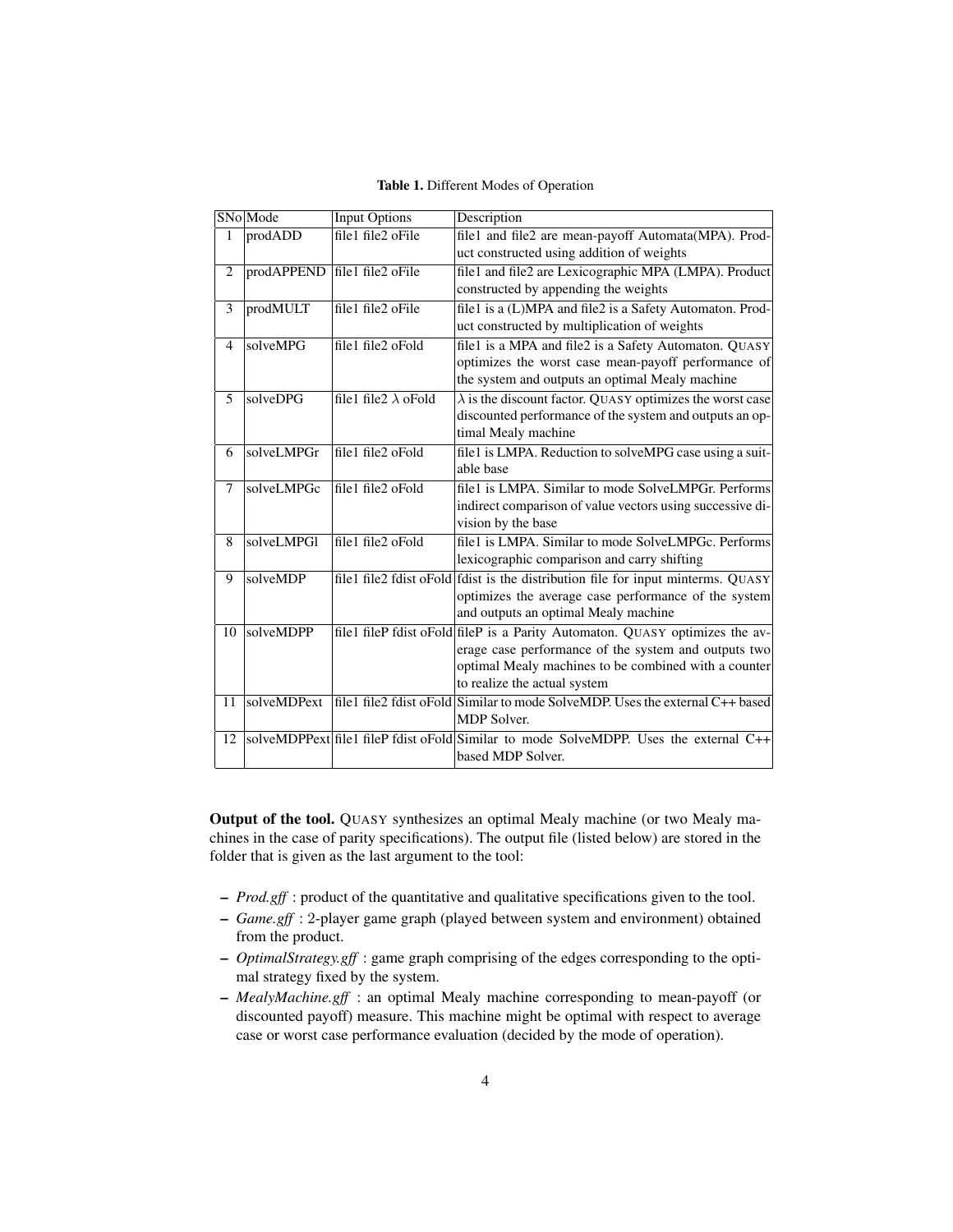

Fig. 2. (a)  $A_i$  of quick reaction; (b)  $A_i$  of by default low; (c)  $A_\varphi$  for mutual exclusion; (d) worst-case optimal controller

- *MealyMachineParity.gff* : the Mealy machine corresponding to the shortest stochastic path from each state to a state with the minimum even priority in the mean-payoff parity MDP.
- All inputs to the tool (the specifications and the distribution used) are also copied into this folder for further evaluation.

### 3 Examples

We use a resource controller to show the different combinations and the input format of the specifications the tool accepts. The controller uses two input signals  $r_0, r_1$  and two output signals  $g_0, g_1$  to controls the access of two clients to a shared resource. Client i requests the resource by setting signal  $r_i$  to high. The controller grants the resource to Client *i* by raising the output signal  $g_i$ .

Basic specifications. Assume we require that the clients have mutually exclusive access to the resource, i.e.,  $\varphi = \text{always}(\neg g_0 \lor \neg g_1)$ . Assume we would also like to optimize the reaction time of the controller. We build a quantitative specification by combining instances of the property  $\psi_i$  that captures the reaction time of the controller to Client *i*. E.g., for the property  $\psi_i$ , we give the mean-payoff automaton shown in Figure 2(a) (in the format accepted by our tool). The automaton assigns to each trace a value corresponding to the average distance between request  $r_i$  and  $g_i$ . The shorter the distance in a trace, the larger the value of the trace.

Worst-case optimal controller. Assume we aim for a controller that gives priority to the client with the lowest number. Then, we take an instance of the specification  $\psi_i$  for each client  $i$  and build a lexicographic mean-payoff automaton  $B$  using QUASY. Now, we ask the tool to build a system that satisfy the mutual exclusion property (given by  $A_{\varphi}$ ) and is optimal for specification B under an adversary environment. At every step, the resulting system grants the resource to the highest priority client that either has a pending grant or is sending a request in this time step. Assume w0.gff and w1.gff are the files for the automaton  $A_0$  and  $A_1$  shown in Figure 2(a), and **safe2.gff** is the file holding to the mutual exclusion specification for 2 clients (shown in Figure 2(c)). Then, QUASY produces the Mealy machine shown in Figure 2(d) (and stores it in the output file results/MealyMachine.gff) if used with following arguments:

```
scala quasy.Main prodAPPEND ./w0.gff ./w1.gff ./w01.gff
scala quasy.Main solveLMPGr ./w01.gff ./safe2.gff results/
```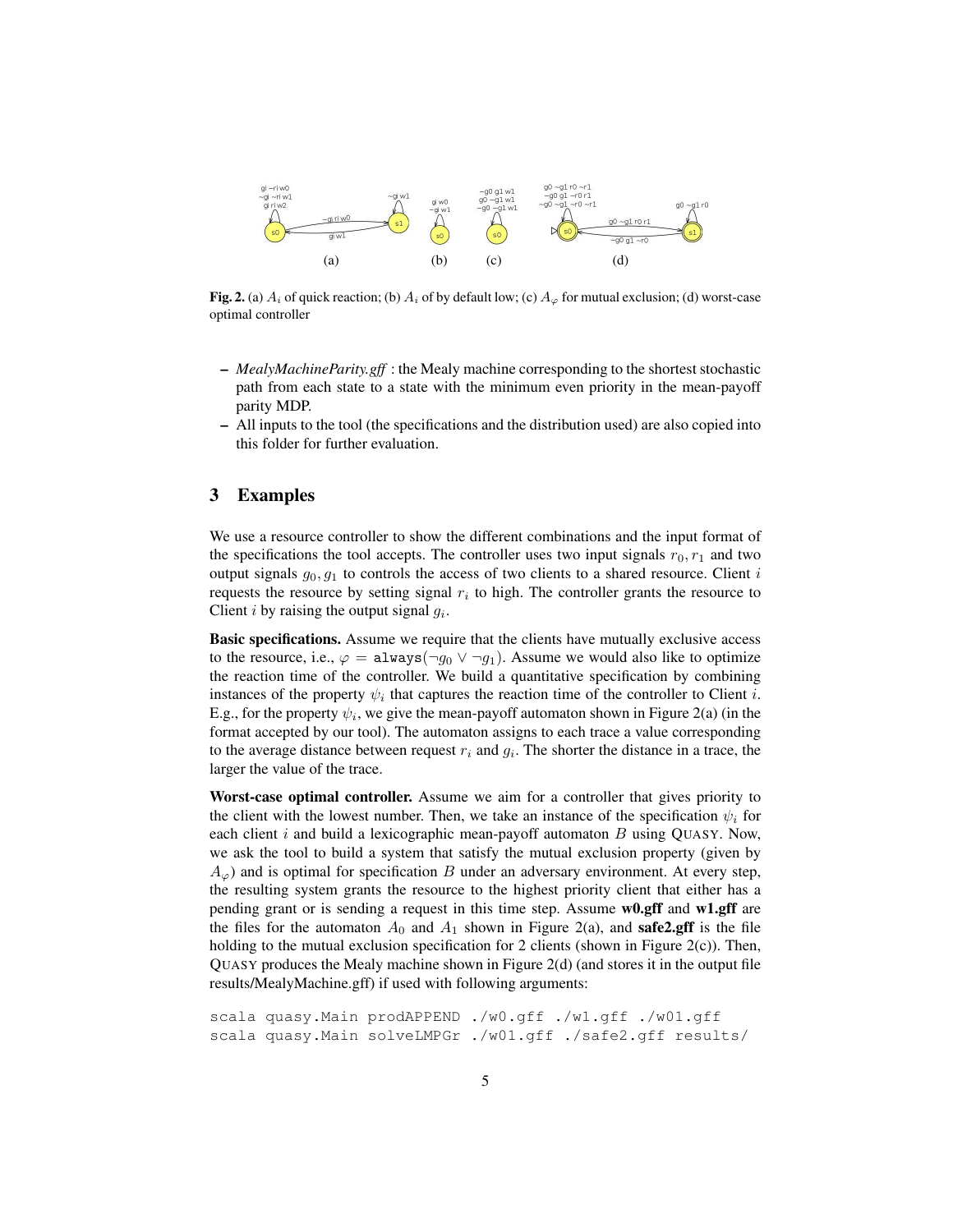

Fig. 3. QUASY I/O for 2-client Average-case optimal controller

Building the product specification, solving the game, and constructing the optimal system takes less than a minute.

Average-case optimal controller. If we want to construct a controller that optimizes the average-case behavior, we start again with two instances of the quantitative specification  $\psi_i$ . We build a mean-payoff automaton B (using QUASY) that computes to the sum of the weights. The qualitative specification is again the automaton  $A_{\omega}$  ensuring mutually exclusive grants. We assume that client 0 sends a request with constant probability 0.4 and client 1 with 0.3. This gives the following distribution over the minterm in  $2^{\{r_0, r_1\}}$ : 0.42, 0.18, 0.28, and 0.12. The optimal machine constructed by QUASY behaves like a priority-driven controller that always grants the resource to the client that is more likely to send a request, if this client is requesting it, otherwise the resource is granted to the other client. The Mealy machine and the used input specifications are shown in Figure 3.

Average-case optimal fair controller. We require the controller to give mutually exclusive grants and to be fair, i.e., every client that sends a request can eventually access to the resource. We write this property formally as  $\forall i : \text{always}(r_i \rightarrow \text{eventually}(q_i))$ and use GOAL to translate it into a parity automaton. We aim for a controller that sets the grant signals to low by default. We build the quantitative specification from instances of the mean-payoff automaton  $A_i$  shown in Figure 2(b). For every client i, we take one copy of  $A_i$  and sum the weights with the input distribution being same as in the previous example. The Mealy machine and the used input specifications are shown in Figure 4. The optimal mealy machine for mean payoff does not grant any request at all since this strategy gives maximum reward. The optimal mealy machine for parity specification delays a request and grants the pending request as soon as possible (state s2 corresponds to *pending request r1* and *s3* corresponds to *pending request r0*). It toggles between which one to delay after every execution when no request is pending (moving from states  $s0$  to  $s1$